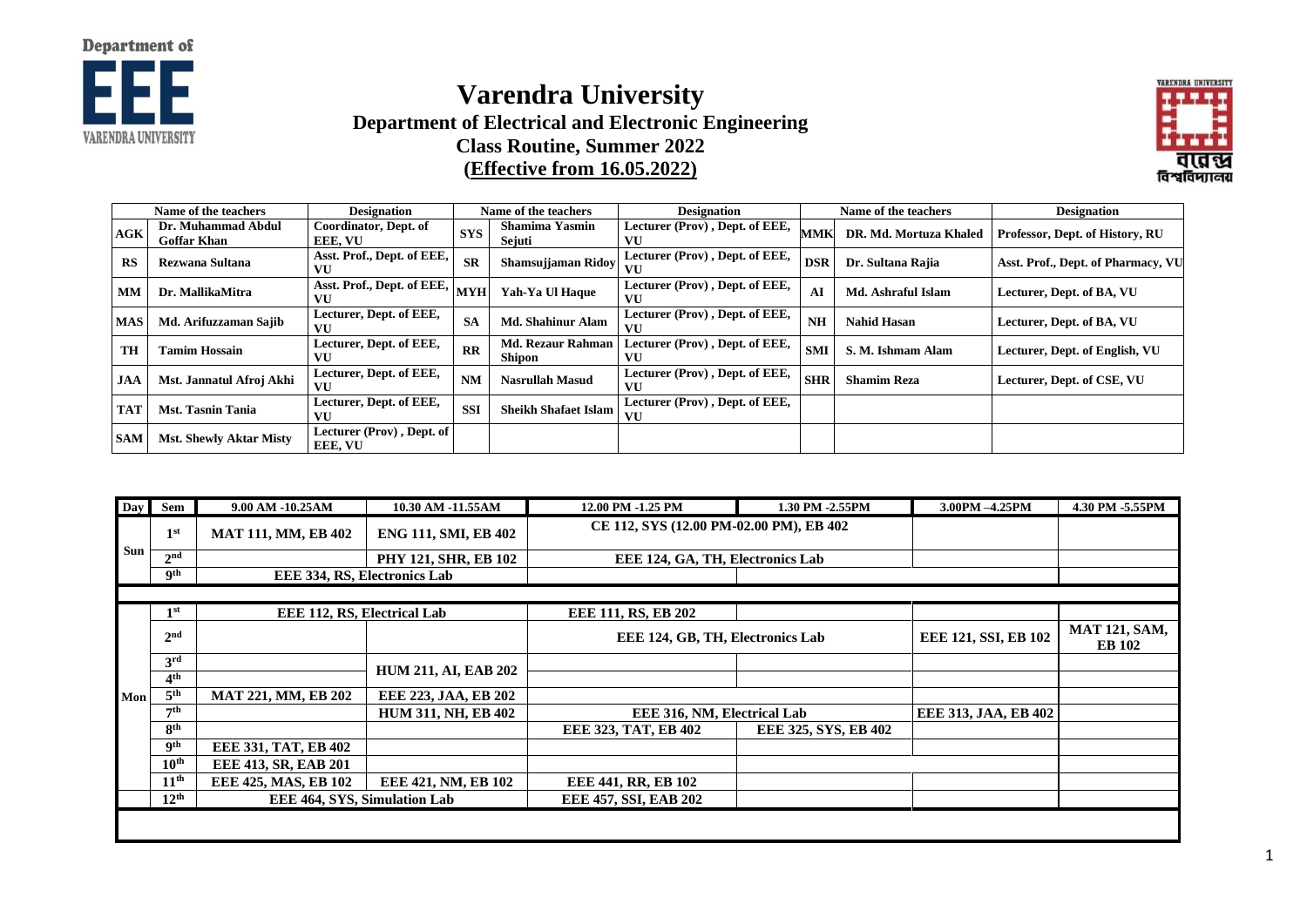| Day | Sem              | 9.00 AM -10.25AM                                        | 10.30 AM -11.55AM                       | 12.00 PM -1.25 PM                                                                 | 1.30 PM -2.55PM                                | 3.00PM -4.25PM               | 4.30 PM -5.55PM        |
|-----|------------------|---------------------------------------------------------|-----------------------------------------|-----------------------------------------------------------------------------------|------------------------------------------------|------------------------------|------------------------|
| Tue | 1st              | EEE 111, RS, EB 102                                     | <b>MAT 111, MM, EB 102</b>              | ENG 111, SMI, EB 102                                                              |                                                |                              |                        |
|     | 2nd              | EEE 123, TH, EB 402                                     |                                         | PHY 122, GB, SHR, (10.30AM-12.30PM), Electronics Lab                              |                                                |                              |                        |
|     |                  |                                                         | EEE 122, GA, RS, Electrical Circuit Lab |                                                                                   |                                                |                              |                        |
|     | 3rd              | <b>MAT 131, SAM, EAB 202</b>                            | EEE 213, RR, EAB 202                    |                                                                                   |                                                |                              |                        |
|     | 4th<br>5th       | EEE 223, JAA, EAB 201                                   |                                         | <b>MAT 211, SAM, EAB 202</b><br>EEE 222, SYS, Machine Lab                         | EEE 221, RR, EB 402                            |                              |                        |
|     |                  |                                                         |                                         |                                                                                   |                                                |                              | <b>EEE 311, SR, EB</b> |
|     | 7th              |                                                         |                                         |                                                                                   | EEE 314, JAA, Electrical Lab                   |                              | 402                    |
|     | 8th              |                                                         | EEE 323, TAT, EB 402                    | EEE 321, MYH, EB 402                                                              | EEE 326, GA, MYH, System Analysis Lab          |                              |                        |
|     |                  |                                                         |                                         |                                                                                   | EEE 324, GB, TAT, Electrical Circuit Lab       |                              |                        |
|     | <b>gth</b>       | EEE 335, MAS, EB 202                                    | EEE 333, SR, EB 202                     |                                                                                   |                                                |                              |                        |
|     | $10^{\text{th}}$ |                                                         |                                         | EEE 412, TH, System Analysis Lab                                                  | EEE 413, SR, EB 1<br>EEE 415, SA, EB 102<br>02 |                              |                        |
|     | 11 <sup>th</sup> |                                                         |                                         | EEE 425, MAS, EAB 201                                                             | EEE 421, NM, EAB 201                           |                              |                        |
|     | 12 <sup>th</sup> |                                                         |                                         | EEE 457, SSI, EB 202                                                              | EEE 463, SYS, EB 202                           |                              |                        |
|     | 1st              |                                                         | <b>CHEM 111, DSR, EB 202</b>            | CHEM 112, DSR, Chemistry LAB                                                      |                                                |                              |                        |
|     | 2nd              | EEE 121, SSI, EAB 202                                   | EEE 123, TH, EAB 202                    | <b>MAT 121, SAM, EAB 202</b>                                                      |                                                |                              |                        |
|     | 3rd              | EEE 214, RS, Machine Lab                                |                                         | EEE 213, RR, EB 202                                                               | <b>MAT 131, SAM, EB 202</b>                    |                              |                        |
|     | 4th              |                                                         |                                         |                                                                                   |                                                |                              |                        |
|     | 5th              | MAT 221, MM, EB 402                                     | EEE 221, RR, EB 402                     |                                                                                   |                                                |                              |                        |
| Wed | 7th              |                                                         |                                         | EEE 311, SR, EB 102                                                               | EEE 313, JAA, EB 102                           |                              |                        |
|     | 8 <sup>th</sup>  | EEE 321, MYH, EB 102<br>EEE 325, SYS, EB 102            |                                         | EEE 324, GA, TAT, Electrical Circuit Lab<br>EEE 326, GB, MYH, System Analysis Lab |                                                |                              |                        |
|     | <b>gth</b>       | EEE 335, MAS, EB 202                                    |                                         | EEE 336, MAS, Simulation Lab                                                      |                                                |                              |                        |
|     | 10 <sup>th</sup> |                                                         |                                         | EEE 411, TH, EAB 201                                                              | EEE 415, SA, EAB 201                           |                              |                        |
|     | 11 <sup>th</sup> | <b>EEE 441, RR, EAB 201</b>                             |                                         |                                                                                   |                                                |                              |                        |
|     |                  |                                                         |                                         |                                                                                   |                                                |                              |                        |
|     | 1 <sup>st</sup>  |                                                         | <b>CHEM 111, DSR, EB 102</b>            |                                                                                   |                                                |                              |                        |
|     | 2 <sub>nd</sub>  | EEE 122, GB, RS, Electrical Circuit Lab                 |                                         |                                                                                   |                                                |                              |                        |
|     |                  | PHY 122, GA, SHR, (10.00AM-12.00PM), Electronics<br>Lab |                                         | PHY 121, SHR, EB 202                                                              |                                                |                              |                        |
| Thu | 3rd              |                                                         |                                         |                                                                                   |                                                |                              |                        |
|     | 4th              | <b>HUM 211, AI, EAB 201</b>                             |                                         | EEE 216, JAA, Simulation Lab                                                      | <b>MAT 211, SAM, EB 202</b>                    |                              |                        |
|     | 5 <sup>th</sup>  |                                                         |                                         |                                                                                   |                                                | EEE 224, JAA, Simulation Lab |                        |
|     | 7th              | <b>HUM 311, NH, EAB 202</b>                             |                                         |                                                                                   |                                                |                              |                        |
|     | 9th              |                                                         | EEE 333, SR, EB 402                     | EEE 331, TAT, EB 402                                                              |                                                |                              |                        |
|     | $10^{\text{th}}$ | EEE 414, AGK, Switchgear and Protection Lab             |                                         | EEE 411, TH, EB 102                                                               | EEE 416, SR, Simulation Lab                    |                              |                        |
|     | 11 <sup>th</sup> |                                                         |                                         | EEE 422, MAS, Electronics Lab                                                     |                                                |                              |                        |
|     | 12 <sup>th</sup> |                                                         |                                         | EEE 463, SYS, EAB 202                                                             |                                                |                              |                        |